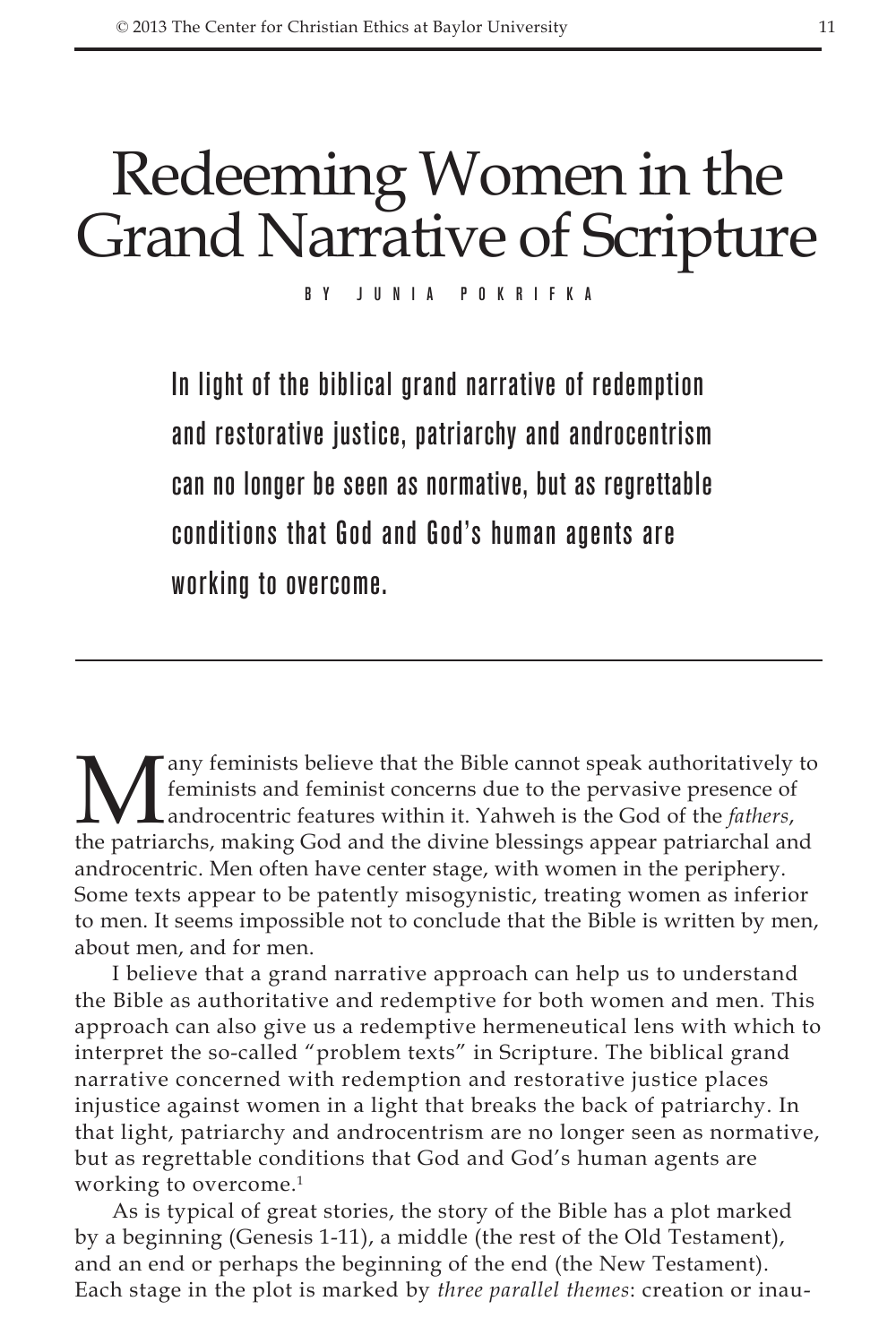gurated new creation (or partial redemption), rebellion and its consequences, and the promise or hope of complete new creation (full redemption). In turn, each theme includes *three elements*—the image of God, procreation or fruitfulness, and dominion—that particularly concern the identity and destiny of women in God's purposes. This way of understanding the grand narrative provides an effective hermeneutical and theological lens through which to interpret the Bible's so-called "difficult passages" concerning women.

#### THE BEGINNING OF THE GRAND NARRATIVE

*Creation.* In the beginning, God's "very good" creation (Genesis 1:31) is gloriously reflected in God's making of humans, female and male, in the divine image (1:26-27). Being made in God's image implies the created unity and equality of male and female. Likewise, Genesis 2 affirms the essential harmony and parity of the woman with the man. The initially "not good" state of the man's life (2:18a) is remedied by the formation of woman, who completes humanity. The man praises the woman as "bone of my bones and flesh of my flesh" (2:23), recognizing the fact that she is essentially like him. They are "one flesh" and "not ashamed" (2:24-25).

God gives mandates to both woman and man as one: to multiply and fill the earth and to rule over the earth (1:28). The divine blessing of procreative fruitfulness (1:28) finds fulfillment in the institution of marriage (2:24). It is notable that Genesis 2:24 suggests that the man leaves his own family to be with his wife and presumably with her family. Such an arrangement contrasts with the more common patrilocal practices in the Ancient Near East in which the husband and his father own or otherwise control the woman and her children.

The mandate to have dominion finds an immediate application in Yahweh's commands to "till" and "keep" (2:15) the garden, which anticipates the intrusion and temptation by the serpent in chapter 3. Although the command is initially given to the man, the formation of the woman as *'ezer kenegdo*—i.e., the helper equal to him (2:18)—presumes that the woman will share the responsibility to have dominion. The Hebrew term for "helper or help" is predominantly used of God the "helper," or deliverer (sixteen times out of twenty-one occurrences). Thus, the term points away from the subordination of woman and asserts her equality. In sum, Genesis 1 and 2 present human life as it was meant to be, a life that is as good for woman as for man.

*Rebellion and Its Consequences.* Tragically, the idyllic life in paradise does not last. In Genesis 3, there is a sudden shift from a blissful to painful state of being. The first humans disobey God's authority and command. As a consequence, God exiles them, separating them from the life-sustaining presence of God. Humanity "falls" into a sorry state of alienation, shame, aversion, and male-domination.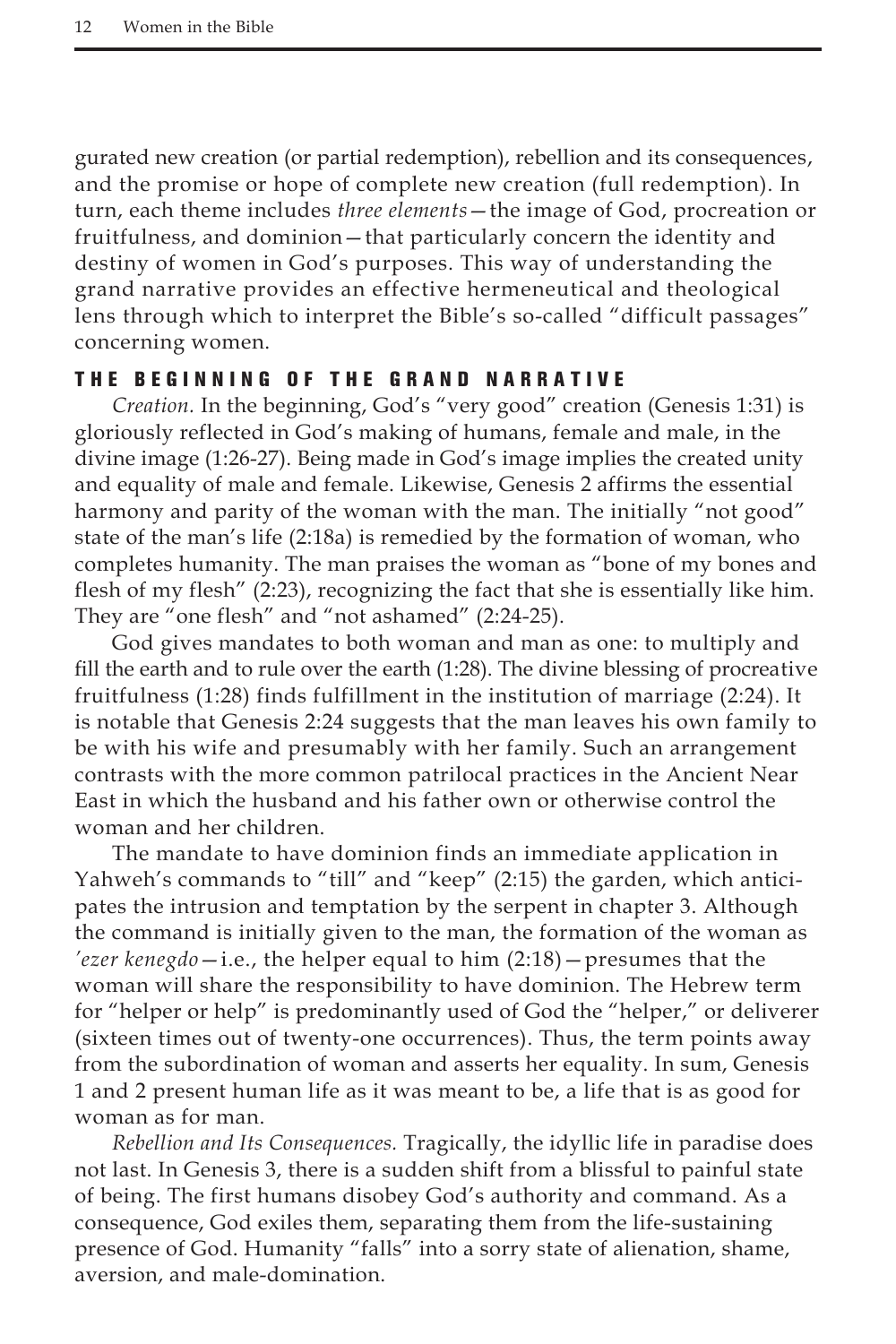Human dominion over the cursed and hostile creatures and the unyielding ground is now frustrated (3:17-19). Unfulfilled dominion appears to find its distorted outlet in human-to-human domination, for God predicts the typical post-fall patriarchal social order: "and he shall rule over you" (Genesis 3:16b). The fracture and distortion in the paradigmatic horizontal relationship of husband and wife soon escalate into Cain's fratricide and Lamech's murder in Genesis 4. Society in general breaks down in a thoroughgoing descent into violence and corruption that culminates in the sin-saturated world of Noah's time (see 6:11–12).

Alienated from the Giver of life, there is also frustrated procreation, indicated by the statement that the woman will bring forth children in distress<sup>2</sup> and groaning<sup>3</sup> (Genesis 3:16). These expressions do not refer to "labor pains" in isolation, but to anything that hinders fruitfulness—including barrenness, miscarriages, birth defects, and infant or maternal mortality. In the context of the judgment oracle, the frustrated procreation likely results from the serpent's hostility against woman and her offspring. Evil has now corrupted every aspect of the once "very good" creation. As such, Genesis 3 represents a complete antithetical parallelism to Genesis 1–2, powerfully evoking the sense of tragedy over humanity's loss of paradise and exile into a cursed earth.

*Hope for restoration.* While Genesis 3–11 represents an antithesis to Genesis 1–2, Genesis 3 also contains hope for a redemptive "overcoming" of the effects of sin. Most importantly, the woman's child will "strike" the head of the serpent (3:15c), which is often interpreted as "messianic" by Jews and Christians. In the context of the two-testament Christian canon, this is the *proto-euangelion* ("proto-gospel") that points to a cosmic struggle between good and evil and to Christ's ultimate triumph over Satan. Within the Old Testament, the "seed of the woman" may also refer to a promised child, such as Isaac, or collectively to Israel, who will disable the "serpent" and its evil workings. In any case, Genesis 3:15c implies that evil and its effects, including male domination, will ultimately cease. The conditions proclaimed in the judgment oracle in Genesis 3:14–19 are *not* inalterable divine mandates or prescriptions. Rather, they are descriptions of a corrupted state of affairs that should and will be overcome.

## THE MIDDLE OF THE GRAND NARRATIVE

Even after the judgment of the flood, the depressing parade of evil marches on, as evidenced by the story of the Tower of Babel in Genesis 11. God must "recreate" humanity and start again with his own elect people. Yahweh clearly expresses his intention to redeem all creation and restore its original comprehensive goodness in his call of and promises to Abram and Sarah and his partial fulfillment of those promises in and through Israel (see Genesis 12:2-3). But God's redemption and restoration come only through conflict with the serpent's diabolical hostility against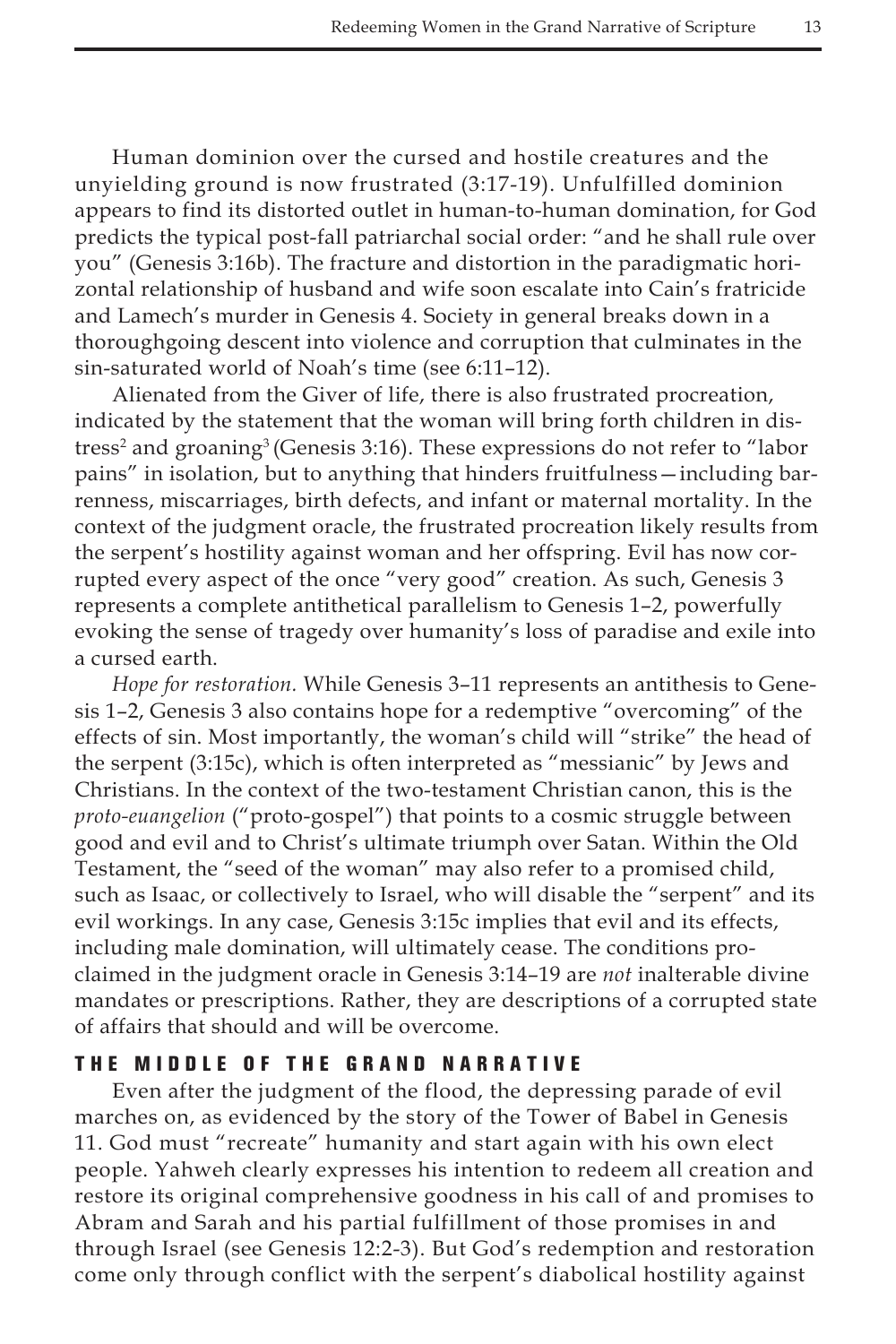God and against the woman and her seed. This is exemplified first in Sarah's barrenness, then in the Egyptian enslavement and oppression, and then in the formidable military foes of Israel. There is a partial restoration of an "edenic" life in the Promised Land, but it is curtailed by the Israelites' persistent rebellion against God and eventual exile from the land of promise, their new Eden. Yet this middle part of the grand narrative, which tells of the ancestors and the Israelites, closes with hope for a greater restoration of all things: a Messianic new creation that would entail the fullest realization of covenant blessings and the universalization of the "edenic" life. With this overview of the middle of the narrative in mind, we will turn to an analysis of the three themes and their three foci in this part of the story.

*New Creation Inaugurated and Redemption Achieved.* There is little or occasional evidence in ancient Israel for a healed image of God or restored unity and equality of men and women, but it is significant. Israelite law and culture move away from typical expressions of patriarchy in the Ancient Near East and toward more just, egalitarian ideals in important ways (e.g., Leviticus 25; Exodus 22:21–27; Deuteronomy 14:29; 16:11, 14; 24:19–21; 26:12–13). The status of women is improved, which shows that God is propelling the Israelites in a redemptive and liberating trajectory.<sup>4</sup> In addition, the commandment to honor both mothers and fathers respects women as teachers of the law and guardians of the religion of Israel (Exodus 20:12; Deuteronomy 6:7; cf. Proverbs 31).

Other texts recall the pre-fall, male-female relationship that embodied the image of God. Song of Songs portrays a pleasant, loving, reciprocal relationship between a man and a woman. This paradigmatic love relationship honors the edenic matrilocal marital norm from Genesis 2:24, in which the man leaves his parents and cleaves to his wife (Song of Songs 3:4; 8:2). The woman and the man in Proverbs 31 respect, value, and benefit each other—a model of a restored and mutually-empowering marital relationship. These texts showcase God's covenant blessings on the obedient and God's redemption of women from the evil effects of sin.

The fruitfulness of the womb is among the explicit covenant blessings given to Israel (Leviticus 26:9; Deuteronomy 28:4), which represents a clear reversal of Genesis 3:16. Accordingly, the matriarchs of the newlycreated people of God overcome the obstacles of barrenness and become fruitful. God honors Sarah and Hagar as mothers of many nations and kings (Genesis 16:10; 17:16). Israel proliferates greatly in Egypt, even under the most adverse conditions. In light of the judgment oracle of Genesis 3, the triumphs of the matriarchs and later women of Israel are expressions of the victory over the hostile serpent that resists women and the proliferation of her seed.

Thus, there is occasional evidence for restored dominion for women, some of whom are portrayed as empowered agents of redemption and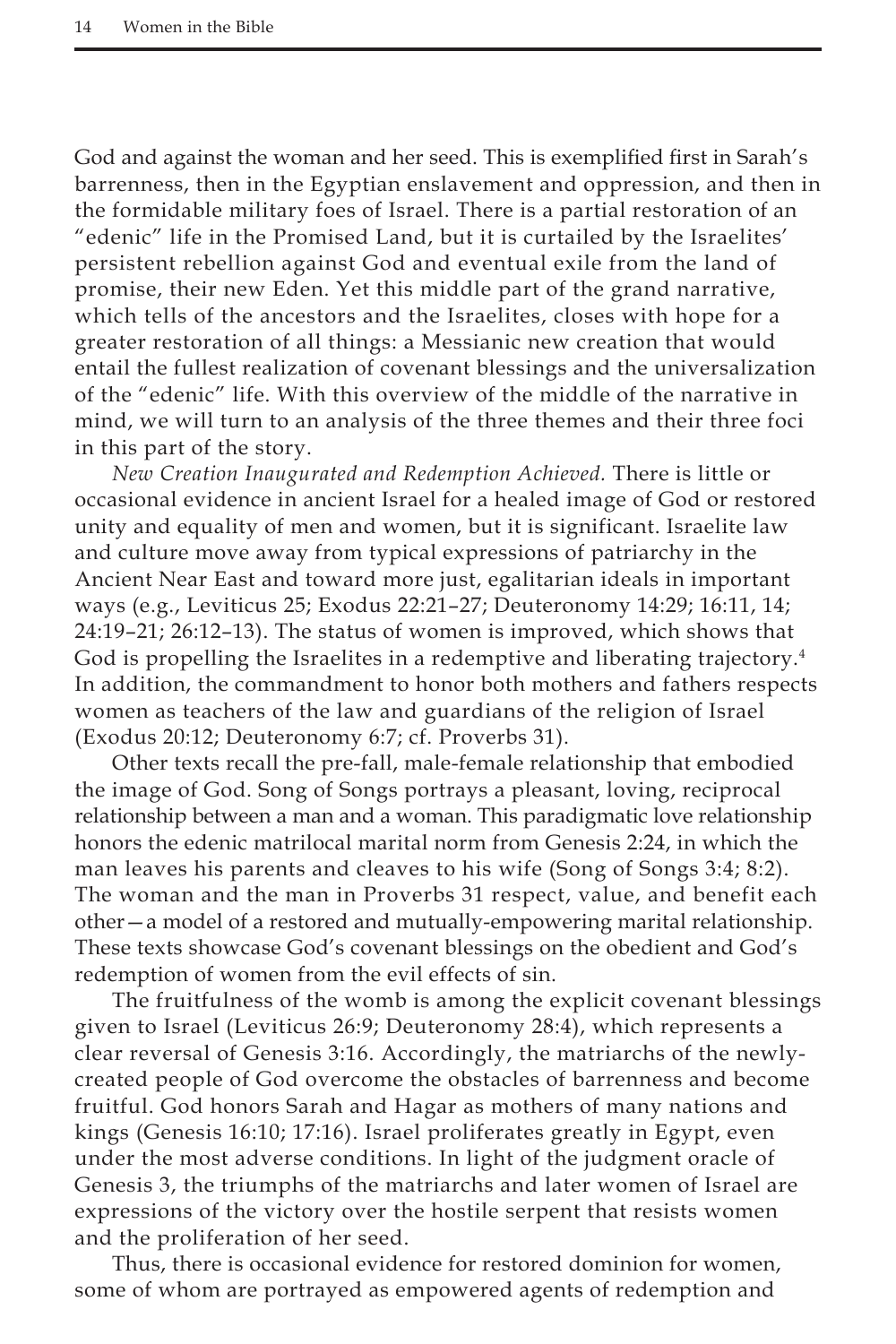leaders of God's people. Deborah is a prophet and a judge (or ruler), who governs Israel for twenty years during Canaanite oppression, then for another forty years after a decisive victory (Judges 4:3-4; 5:31). Her rule is presented as an extension of Yahweh's reign over Israel, as Moses' leadership had been. The authoritative, prophetic leadership of the prophet Huldah (2 Kings 22; 2 Chronicles 34) is instrumental in Josiah's massive reforms. Esther acts as a key player in the preservation of the Jews from Haman's intended annihilation.

*Rebellion and Its Consequences.* Despite the redemptive and restorative trajectory within it, Israel's history is typically marked by a depressing cycle of rebellion, divine punishment, and temporary spiritual renewal, which tragically eventuates in the destruction and exile of a divided Israel. The breakdown of vertical relationship with Yahweh means the breakdown of horizontal human relationships and oppression. Thus, the lower status of or injustices against women in Israel or in exile (some of which I will mention below as "problem texts") do not represent God's intentions for women, but regrettable expressions of sinful and, thus, cursed life.

*Hope for a Messianic New Creation and the Future Reign of God.* After the exilic death, Israel is resurrected in two ways. On one level there is an initial "restoration of Israel to the land," as recorded in books like Ezra and Nehemiah. This resurrection, however, is rather underwhelming, with sin continuing to plague the people after their partial restoration (e.g., Nehemiah 5). On the

second level, there is hope for a far greater resurrection of Israel in the context of a future eschatological redemption or new creation (Ezekiel 36–37), which has positive implications for people of all nations. While the prophets do not explicitly mention the restoration of perfect unity and equality between woman and man or the demise of patriarchy and male domination, they are included in the universal *shalom*, unity, and equity

The middle part of the grand narrative, which tells of the ancestors and the Israelites, closes with hope for a greater restoration of all things, a Messianic new creation that entails the fullest realization of covenant blessings and universalization of "edenic" life.

that God will establish (see Psalms 96:10, 97:2, 99:4; Isaiah 54:1; 60:18). In the future messianic age, *all* evil effects of the Fall will be completely vanquished and all aspects of life lavishly blessed (cf. Isaiah 11:6–9; 65:17; 66:22). The new creation will be an expanded Eden.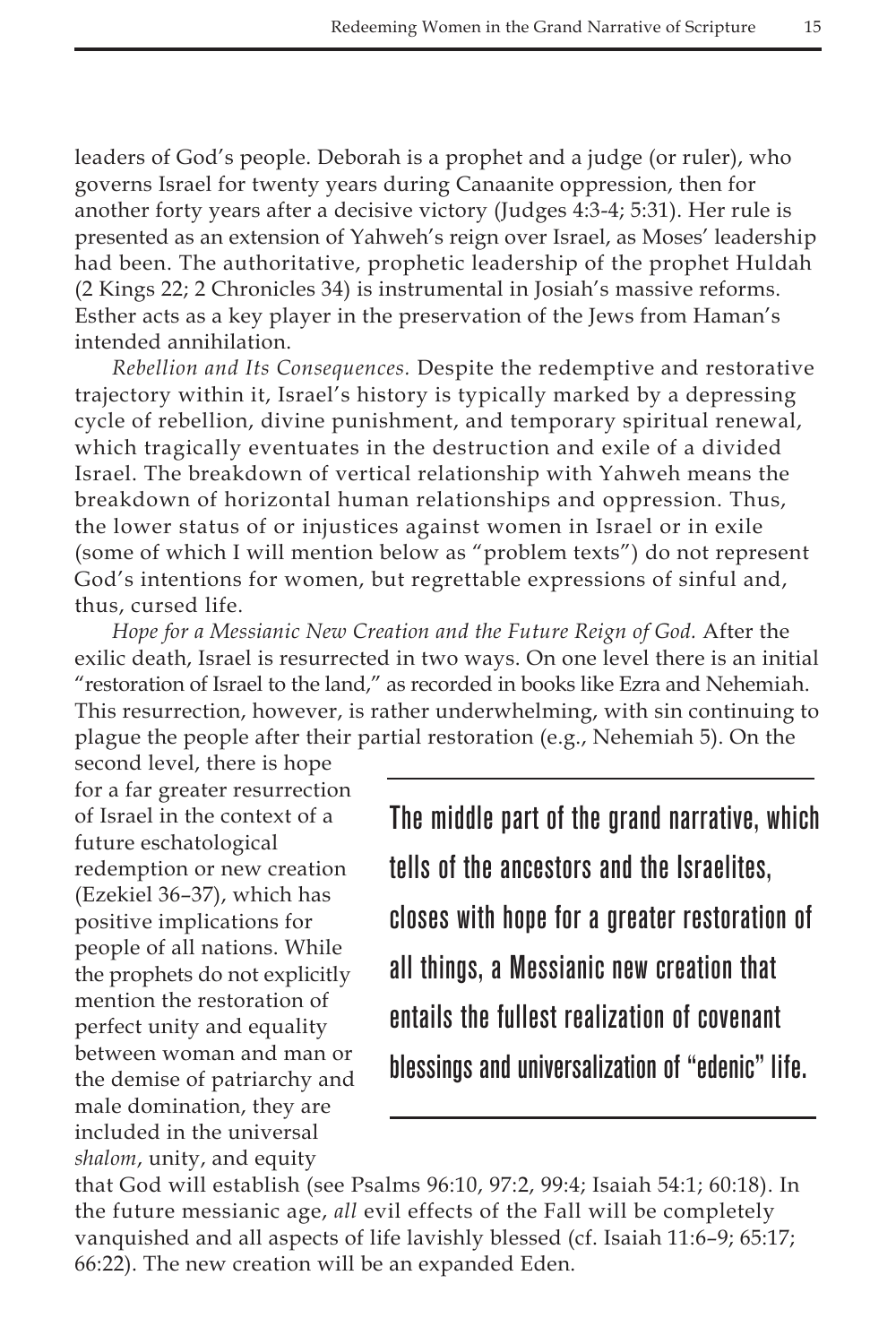### GLIMPSING THE END OF THE GRAND NARRATIVE

Against the backdrop of Israel's expectation for God's messianic and eschatological redemptive solution to sin and oppression, God launches a final age of "new creation" through Jesus Christ as God's messiah. In Christ, God decisively inaugurates the messianic age foretold in passages like Isaiah 61 (see Luke 4:18 ff.). This is the third and last act in God's work, though it does not happen overnight. As such, the events recorded in the New Testament might be better called "the beginning of the end." In any case, the great achievements of Jesus Christ have significant implications for women, which we can again understand in terms of the three themes and their three elements of image of God, procreation, and dominion.

*New Creation and Redemption.* Having obeyed onto death, Christ restores the original, pre-fall humanity that the first Adam lost through disobedience. Being *the* unqualified image of God (Colossians 1:15), Christ restores the image of God in both woman and man and creates humanity's "new self" (Ephesians 4:24). In addition, Christ reconciles humanity to the Father and to one another, restoring loving relationship with God and with fellow human beings. The various distinctions—male and female, free or slave, Jews or Gentiles—that resulted in social stratification, discrimination, and oppression are abrogated in Christ, in whose "body" the oneness of the new humanity is created (Ephesians 2:14-18; Galatians 3:27-28). Furthermore, Jesus declares to his disciples, women as much as men: "I do not call you servants any longer" but "friends" (John 15:15). His friends are given the mission of being "fruitful" (John 15:16).

This fruitfulness finds a new expression in spiritual rather than biological children. By making disciples, Christians become the victorious "seed of the woman" in a corporate sense. Jesus' incarnation, ministry, death, and resurrection disable the serpent (cf. Genesis 3:15) and grant Christ, the representative human king, all authority (Matthew 28:18; cf. Daniel 7:14). Then, just as Adam and Eve were given dominion over the whole earth, so now the disciples of Christ, male and female alike, are given the delegated authority to make disciples of all nations (Matthew 28:18-20; cf. Daniel 7:27).

Even though Jesus lived and worked within the conventions appropriate in fallen, patriarchal culture (e.g., his twelve apostles were all male), he sometimes broke out of them. He welcomed and taught women as his followers, disciples, friends, and evangelists (e.g., the Samaritan woman at the well and the women who were the first heralds of his resurrection). What Jesus began is then given a fuller expression in the post-Pentecost church.

With his resurrection and ascension, Christ sets the stage for a new order for women and men alike. This new age begins in earnest at Pentecost. Women are explicitly included from the beginning as key players in the unfolding drama. Peter proclaims that the Spirit of God is now being poured out on all people, men and women, old and young, free and slave, enabling them to prophecy (Acts 2:17-18; cf. Joel 2:28 ff.). Through this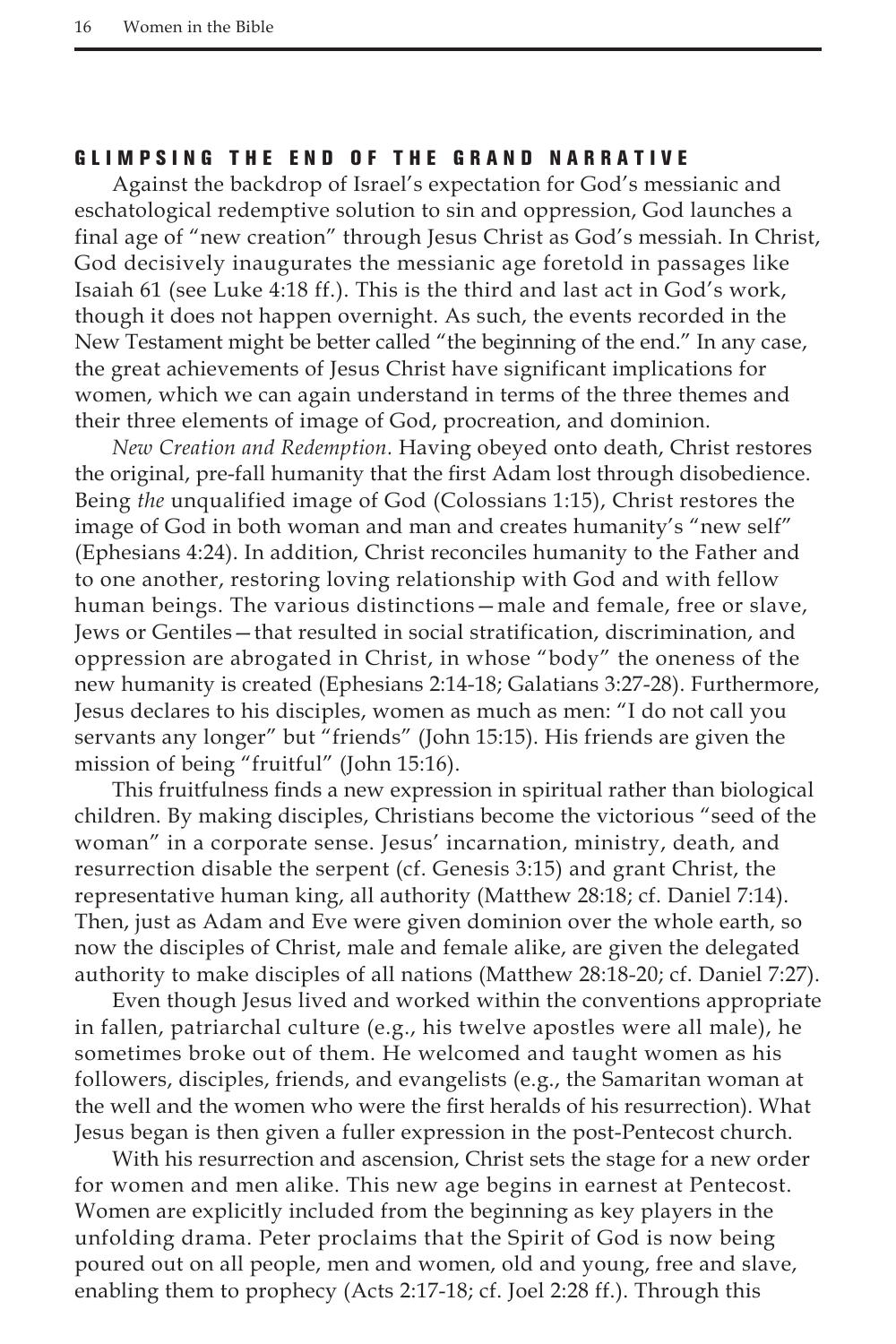"democratization" of the Holy Spirit, the early followers of Jesus experience a greater egalitarianism. The Spirit equips "all flesh" with spiritual gifts, empowering them to be fruitful ministers of the gospel. Accordingly, there is a greater freedom than within Old Testament Israel for women to be leaders (apostles, prophets, evangelists, teachers, elders, deacons)—as evidenced by Priscilla, Phoebe, Junia, and more. In principle, women are positioned to be equal partners in the advancement of the gospel and the kingdom of God.

*Rebellion and Its Consequences.* Yet, the realities of living with imperfect women and men within fallen and corrupted social orders—whether Jewish or Greco-Roman societies—required that a number of accommodations or restrictions would be imposed upon marginalized groups (including women and slaves) for the sake of the gospel. The restrictions do not represent God's abiding rule for his covenant people, but are ways to navigate through situations that could defame Christ's name or bring confusion, thus hindering the furtherance of the gospel. It should be noted that these temporary restrictions on woman's roles (as we saw in the Old Testament) often represent a significant improvement over the status of women in surrounding cultures, again showing a redemptive direction in which God is moving the people of God, a trajectory that should continue until the divine ideal is reached.

*Consummation.* Despite the ongoing reminders of sin, including patriarchy in both Church and society, early Christian communities were animated by the hope that both sin and its effects would one day be completely overcome at the second coming of Christ. This hope is consistent with the Old Testament expectation of the ultimate fulfillment of the messianic hope. On that day, this sin-corrupted age will come to a close and God's perfect kingdom of universal justice and peace will be consummated.

#### READING THE PROBLEM TEXTS

The grand narrative sketched thus far helps us to respond rightly to some much-discussed "problem texts" related to women. In the Old Testament, there are many problematic texts for women. In Judges, we find the shocking treatment of Jephthah's daughter in chapter 11 and of the Levite's concubine/wife in chapter 19. While these do not explicitly denounce the atrocious violence in the stories, the larger narrative context *does* denounce it as an extreme expression of lawlessness. Likewise, the stories of Bathsheba and Tamar in 2 Samuel demonstrate the horrific sins of those in power and indirectly expose and judge such misuse of power against women. The apparent divine silence concerning the rape of Tamar and Absalom's adulteries is better understood as indication of divine punishment of sin through the "natural" process of sowing sin and reaping its evil fruits (cf. Romans 1:24 ff.). This means that sexist attitudes and actions in these texts are not an inevitable feature of human life, but evils that God seeks to root out and deter.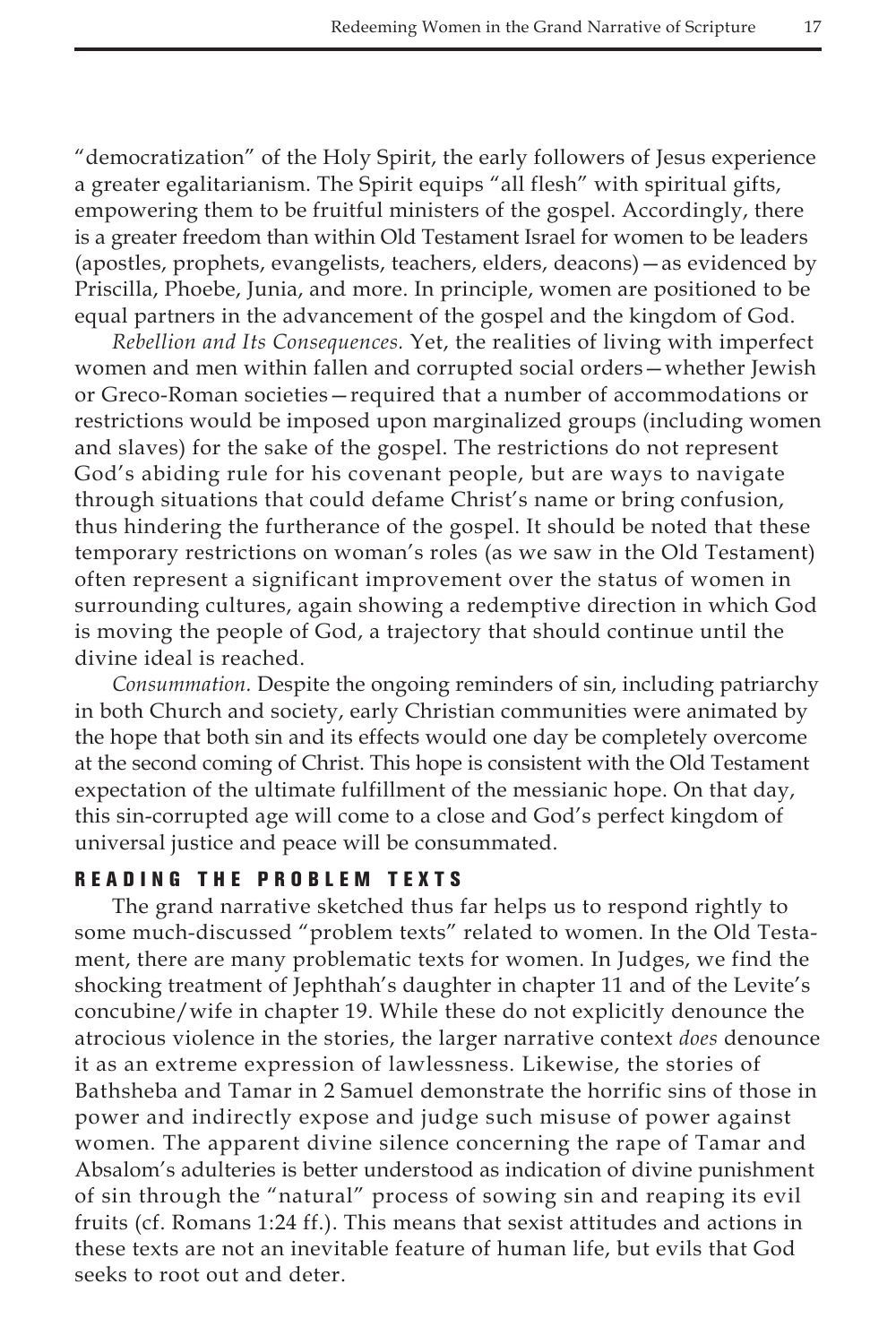In the New Testament, two "problem" Pauline passages stand out: 1 Corinthians 11:2-16 and 1 Timothy 2:11-15. The particular difficulty of these two passages, as "complementarian" interpreters have been quick to point out, is that they appear to ground abiding role-restrictions for women in God's original intentions for creation. If this is the case, then it would provide significant evidence that the way of interpreting Genesis 1-3 I have offered is either completely mistaken or runs counter to New Testament texts. However, these controversial texts should not cause us to question this grand narrative approach. Let me explain why.

First, we need to remember that Paul and his associates were writing for a "time between the times," between the epochal events of the First and Second Coming of Christ. In keeping with the "already but not yet" character of God's kingdom in the church age, any restrictions or accommodations these texts make do not represent God's ideal or final will for women, but are temporary means of negotiating gender matters within fallen social contexts. For example, in Ephesus, to which 1 Timothy was written, there was a danger of certain people—especially untrained women—promoting false teaching that could undercut both the gospel and the church founded on it. In that light, it makes sense that Paul would temporarily limit the role of women as church teachers and leaders, until they were properly trained.

Second, since the New Testament does not make clear distinctions between women and men in regard to central theological and ethical matters (e.g., sin, grace, salvation, empowerment by the Holy Spirit, discipleship, the Great Commandment, and the Great Commission), interpretation of the few passage that do speak of clear sex or gender distinctions should be guided by the general principles or narrative contours established by those central matters. In other words, given the character of 1 Corinthians 11:3-16 and 1 Timothy 2:9-15 as situation-specific teaching in contextual, occasional letters, their restrictions or accommodations should not be used to inculcate a static or abiding church polity in which men are always leaders and women always followers.

Instead of allowing these texts, let alone faulty interpretations of them, determine the way we read the grand narrative and women's place within it, the grand narrative should limit and guide the interpretation of these texts. This is hermeneutical good sense. With more insightful, canonical interpretation (and sometimes more accurate translations), these texts can be liberated from the undeserved label of "problem texts."

With these preliminary considerations in mind, let me briefly indicate how the three main narrative themes (new creation inaugurated, rebellion and its consequences, and hope of redemption/final new creation) with their three foci (image of God, fruitfulness, and dominion) are significant for interpreting 1 Corinthians 11:2-16 and 1 Timothy 2:11-15.

Paul makes two appeals in the first passage, one for men (v. 7) and one for women (v. 10), which are supported by creational details about the man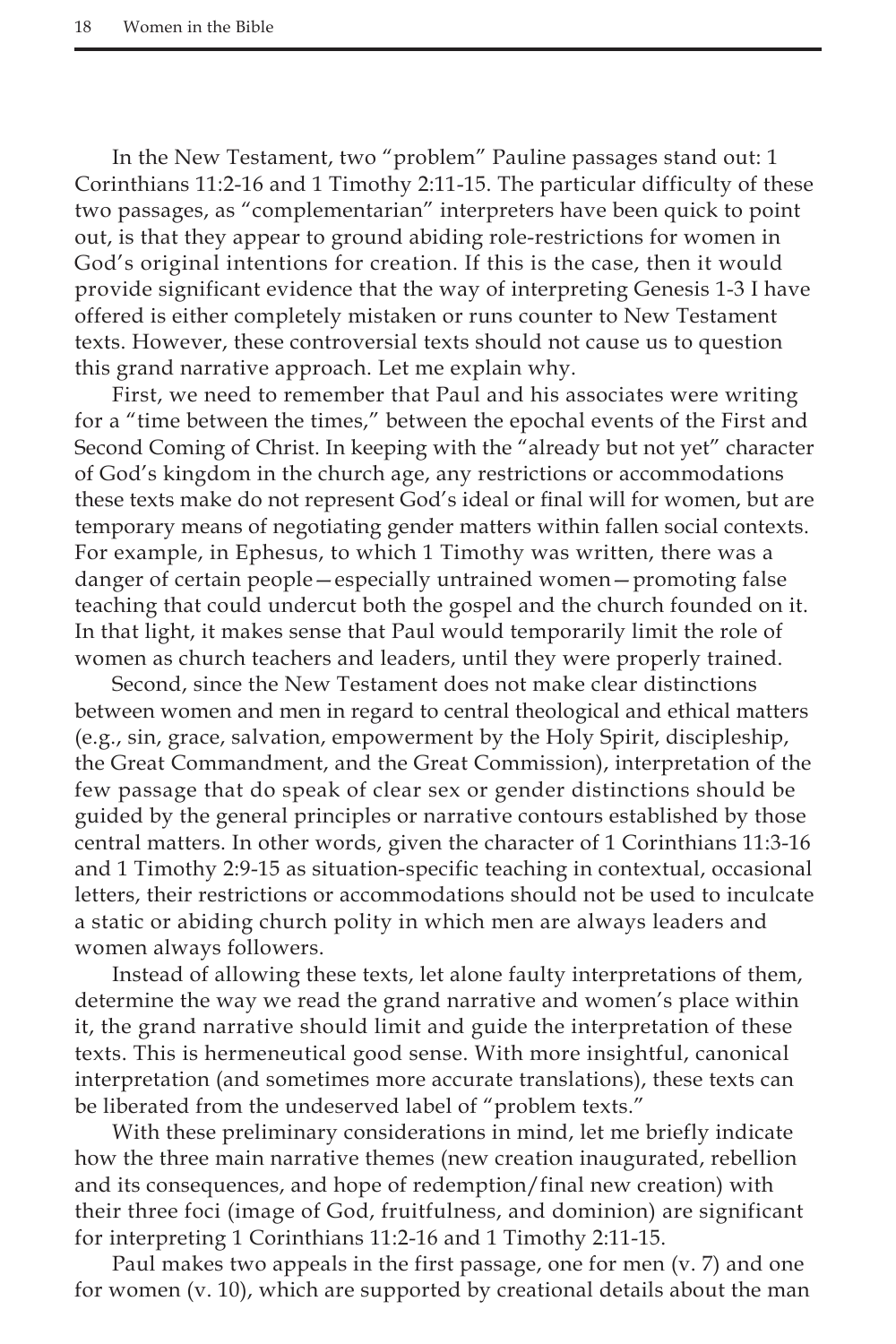and woman in Genesis 1-2. The appeal to men is that "a man ought not to have his head veiled," which means, according to verse 14, that a man should not have long hair. The reason for this is that "he is the image and glory of God; but the woman is the glory of man. Indeed, man was not made from woman, but woman from man" (vv. 7bc-8). At first glance, it would appear that verse 7bc is directly contradicting Genesis 1:27 and promoting a theology of male superiority (as many have insisted). But letting the grand narrative bear upon the text leads to rather surprising conclusions. First of all, we need to note that in verse 14 Paul appeals to "nature" (rather than God's created order) to achieve his situational goal of affirming culturally-defined differentiation between male hairstyle (short as honorable) and female hairstyle (long as glorious). Second, we need to note that according to Genesis 1-2, the woman is also the image of God as much as man, which implies that she is also the glory of God. Third, Paul's omission of such obvious truths about woman's creational identity, therefore, must be understood as another "move" to achieve his situational goals and not as an attempt to offer a settled and measured theological conviction about women. By affirming man as the image and glory of God, he supports his point that the man should not wear a culturally offensive hairstyle that would dishonor God. Affirming that the woman is also "the image and glory of God" would not help him set up a strong differentiation between culturally acceptable hairstyles for men and women. Fourth, when Paul says that "woman is the glory of man" (v. 7c), he is likely not offering a theological innovation or new revelation, but a rabbinic-style interpretative conclusion based on Genesis 2:20-23, in which the "not good" state of the man being alone is gloriously rectified by the formation of the woman, which is met with the man's joyful praise of the woman. In other words, Paul suppresses the more obvious truths about the woman as the image and glory of God and highlights the more subtle point about her relation to the man. This creates a contrast between the man and woman that helps him make his case about appropriate, distinct hairstyles. Paul's insight that the woman is the glory of man—that is, the woman is the crown, or completion, of humankind—far from asserting the superiority of man, upholds the woman's exceedingly exalted status.

Paul's appeal to the woman is, when translated straightforwardly without added words, "the woman ought to have authority over her head" (v. 10), that is, over her metaphorical head, which is "man" according to verse 3. The main biblical reason for the women's authority is given in verse 9, "neither was man created because of woman, but woman because of man" (my translation). While this verse has been interpreted to mean that the woman exists for the man's sake (see the New American Standard Bible) or for his use, reading it in light of Genesis 2 produces wholly new results. We recall that in Genesis 2, the woman was made because the man was incomplete without an equal "helper" or partner. The woman was given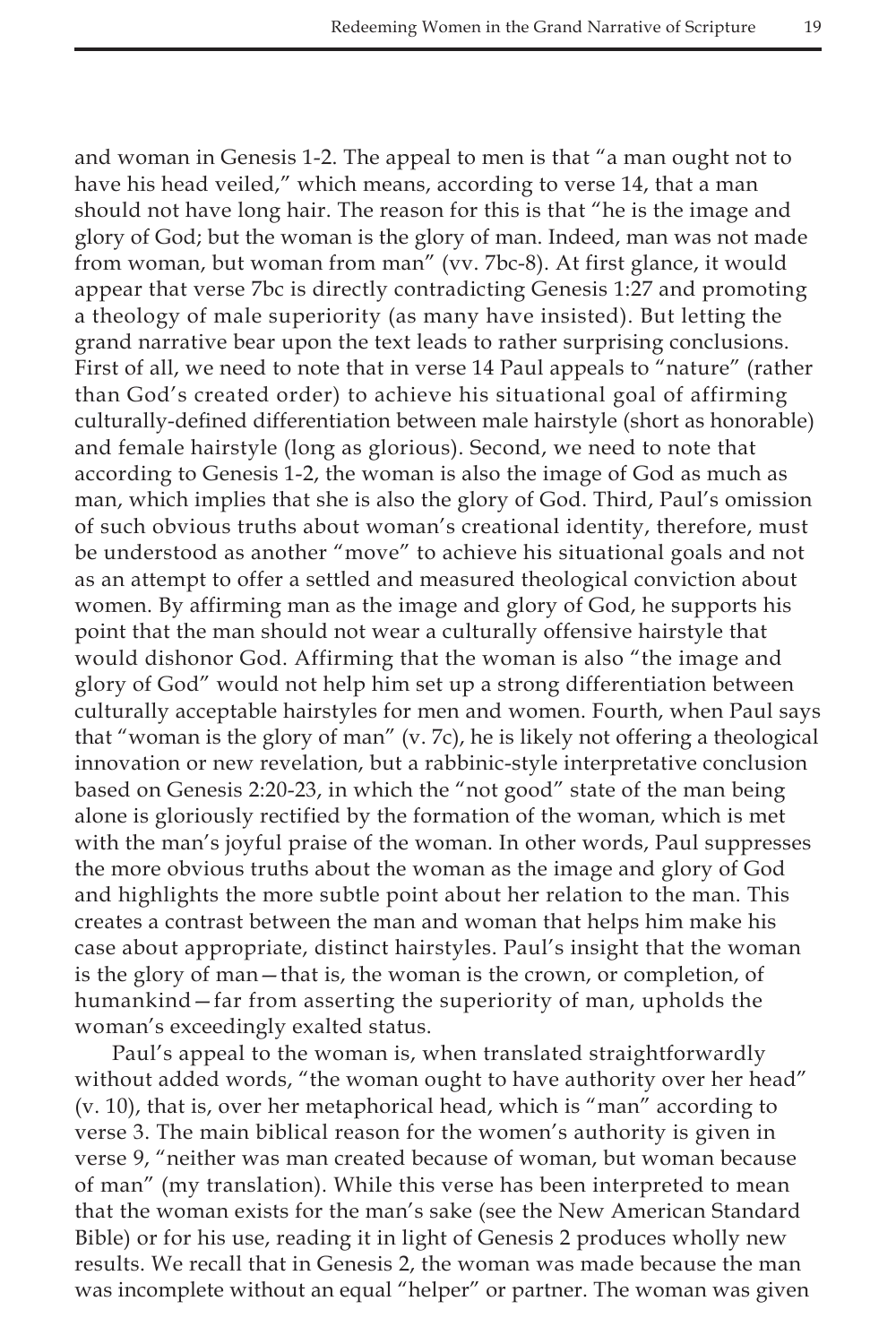equal authority with the man to help him serve and guard the Garden, especially from the threats of the tempter who was seeking to overthrow them. In a cultural context that otherwise suppressed women's voice, Paul is appealing to the creational story to encourage the women of Corinth to reclaim their creational authority to pray and prophesy freely, not only over women, but also over men. Since such authority was controversial for women (especially for many Jews), Paul has to highlight it here (v. 10). Yet, in an apparent effort to curtail any overestimation or misapplication of the authority of women, Paul then reinforces the interdependence, mutuality, and complementarity of men and women and their ultimate dependence on God in verses 11-12. This interpretation of 1 Corinthians 11:2-16 is consistent with the examples of biblical women who did speak or prophesy authoritatively over both men and women and even the entire nation of Israel (e.g., Deborah and Huldah). Jesus' teaching of women and affirmation of women as authoritative witnesses, which present a strong departure from the Palestinian Jewish culture of his day, also support this interpretation, not to mention Paul's unqualified recognition of women leaders in several epistles.

What about 1 Timothy 2:11-15, which issues a requirement and a prohibition: "Let a woman learn in silence with full submission" (v. 11) and "I permit no woman to teach or to have authority over a man; she is to keep silent" (v. 12)? Why would Paul say this, when God used women to both teach and exercise authority over men and women throughout the Old Testament and even in the churches with which Paul was familiar?<sup>5</sup> It is most natural to say that the restriction on the woman here must be temporary and contextual, restricted to the churches in Ephesus or similar churches. But there is a potential challenge to this interpretation in verses 13 and 14. Paul finds the reasons for the new requirement to learn and the prohibition to teach in the creational order of Genesis 2 ("For Adam was formed first, then Eve," v. 13) and in Eve's deception in Genesis 3 ("the woman was deceived," v. 14). Paul's grounding his points in the creation order and the Fall narrative has been used to assert male superiority (assuming temporal priority means ontological superiority) and to institute universal role restrictions for women (assuming all women are gullible). But since our grand narrative affirms the creational and redemptive equality between women and men and highly esteems godly and authoritative women prophets and teachers of Israel and the early church, we can press on for a better explanation of Paul's appealing to Genesis 2-3. I suggest that since Paul is drawing on the narrative flow of Genesis without making the details explicit, he is offering Genesis 2-3 as an illustrative example. Paul's logic would run like this: "Adam was formed first," meaning that he received God's instructions directly (Genesis 2:16-17) and was thus more qualified to teach and make decisions. The woman was made after God had given Adam the command about the tree, and thus was more susceptible to deception. But since she made the decision to eat the forbidden fruit entirely independent of the man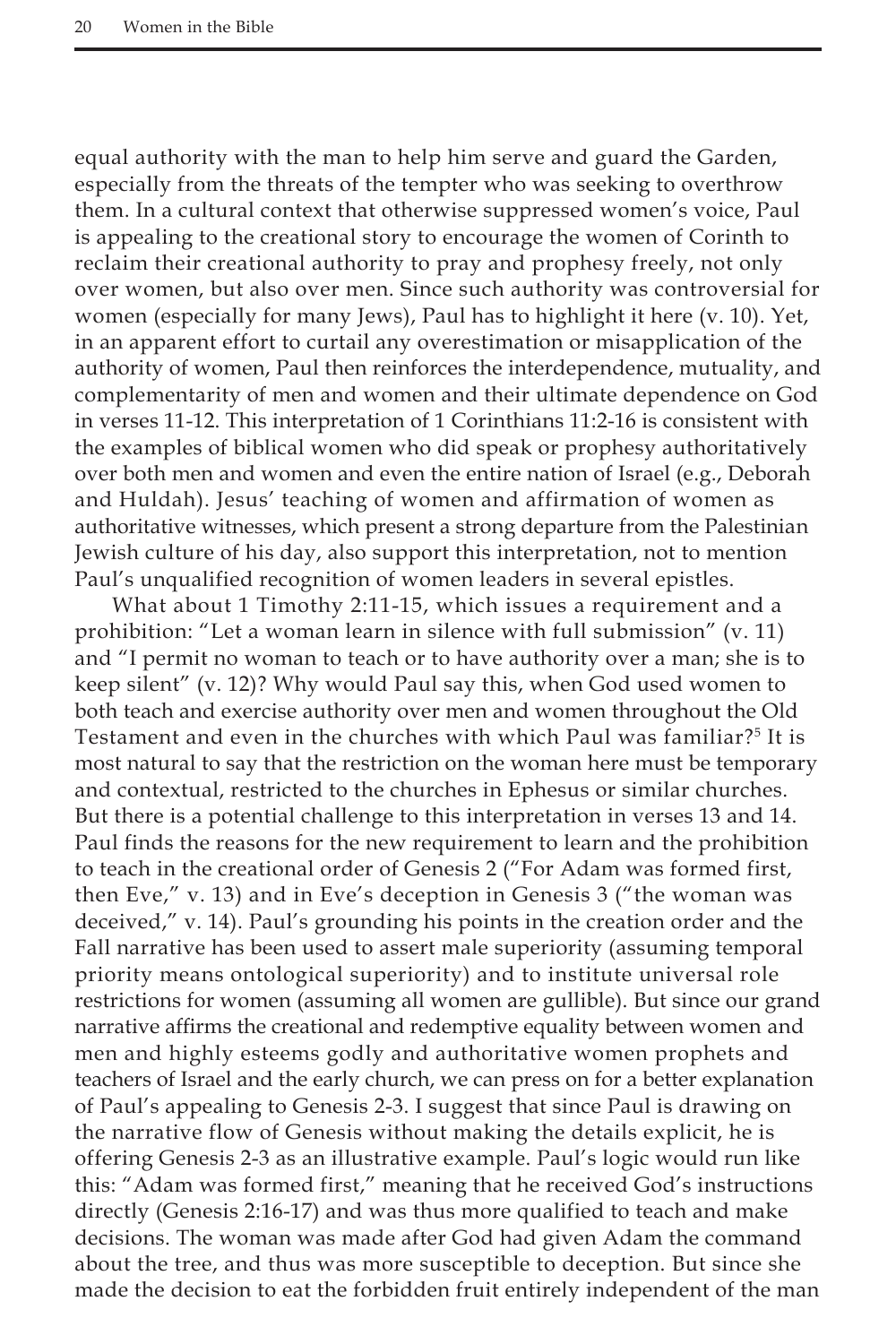and even gave some to him to eat, she usurped authority over man. The woman Paul describes in verses 13-14 is a paradigm of any one in danger of deception due to lack of proper education. Thus, for the unlearned woman of Ephesus, Paul prescribes the medicine of learning in quietness and submission—the opposite of "teaching and usurping authority." That said, the writer's earlier directive that women "should learn" albeit "in silence with full submission" (v. 11) is already a significant redemptive improvement on the Jewish traditions that barred women from education in Torah. Education in the Church serves as a long-term solution to the problem of women and other uneducated persons being deceived and deceiving others with false teaching. As such, this text does not pose a great threat to a woman's identity or rights, but lays down a wise ground rule through which properly trained and educated women teachers such as Pricilla can be produced.

 1 Timothy 2 concludes with a strange, yet positive, statement: "Yet she will be saved through childbearing—if they continue in faith and love and holiness, with modesty" (1Timothy 2:15). Without resolving all the interpretative issues this verse raises, there are reasonable interpretations that highlight its emphasis on redemption for women in intentional contrast to verse 14's emphasis on the fall of Eve. Most importantly, the Greek term for "saved" here can also mean "kept safe." When translated as such, the text simply states that godly Christian women are "kept safe through childbearing," which as a result of the Fall became a dangerous ordeal with many women's

lives being lost during childbirth.<sup>6</sup> In this interpretation, God's redemptive work in godly women generally alleviates or overcomes the post-fall "frustrations" in fruitfulness or procreation. This is in keeping with similar redemptive themes in the Old Testament, such as the midwives' testimony that the Hebrew women were not like the Egyptian women, but were more vigorous and gave quick and uncomplicated live births (Exodus 1:19).

Understanding passages like 1 Corinthians 11:2-16 and 1 Timothy 2:9-15 in the light of the grand narrative of creation, fall, and redemption or consummation begins to dissolve and relativize the problems in these texts.

Understanding 1 Corinthians 11:2-16 and 1 Timothy 2:9-15 in light of the grand narrative of creation, fall, and redemption or consummation begins to dissolve and relativize the problems in these texts. In light of this larger story, we see that God's intention from the beginning has been to bring both women and men into the fullness of life as those created in the image God and invested with resultant dignity and responsibility. Whether in the form